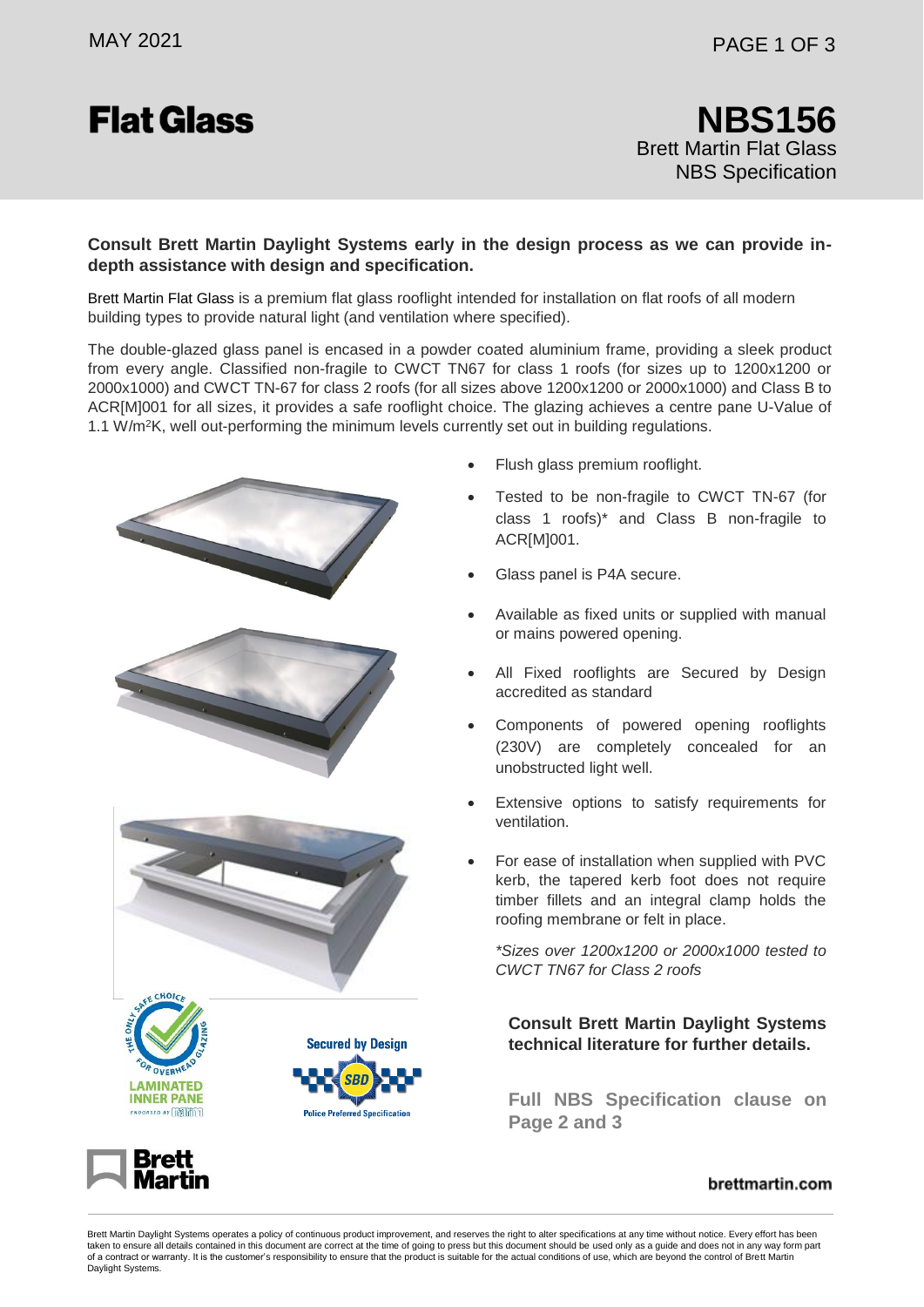# **Flat Glass**

### Brett Martin Flat Glass NBS Specification **NBS156**

| <b>Manufacturer:</b> | Brett Martin Daylight Systems Ltd., Sandford Close, Aldermans Green Industrial Estate,<br>Coventry, CV2 2QU. Tel: 024 7660 2022 Fax: 024 7660 2745.<br>Email: daylight@brettmartin.com Web: www.brettmartin.com                                                                                                                                                                                                                                                                                                                                                                                                                                                                                                                                                                                                                                                                                                                                                                                                                                                                                                                                                                                                                                                                                                                                                                                                                                                                                                                                                                |
|----------------------|--------------------------------------------------------------------------------------------------------------------------------------------------------------------------------------------------------------------------------------------------------------------------------------------------------------------------------------------------------------------------------------------------------------------------------------------------------------------------------------------------------------------------------------------------------------------------------------------------------------------------------------------------------------------------------------------------------------------------------------------------------------------------------------------------------------------------------------------------------------------------------------------------------------------------------------------------------------------------------------------------------------------------------------------------------------------------------------------------------------------------------------------------------------------------------------------------------------------------------------------------------------------------------------------------------------------------------------------------------------------------------------------------------------------------------------------------------------------------------------------------------------------------------------------------------------------------------|
| <b>Product ref:</b>  | Brett Martin Flat Glass rooflight                                                                                                                                                                                                                                                                                                                                                                                                                                                                                                                                                                                                                                                                                                                                                                                                                                                                                                                                                                                                                                                                                                                                                                                                                                                                                                                                                                                                                                                                                                                                              |
| Type:                | Sleek, contemporary aesthetics inside and out:                                                                                                                                                                                                                                                                                                                                                                                                                                                                                                                                                                                                                                                                                                                                                                                                                                                                                                                                                                                                                                                                                                                                                                                                                                                                                                                                                                                                                                                                                                                                 |
|                      | Double-Glazed flat glass (6mm toughened outer -90% Argon filled cavity - laminated<br>inner including 1.5mm PVB interlayer). NB - the inner pane thickness varies with size.<br>All units include a soft coat Low E coating                                                                                                                                                                                                                                                                                                                                                                                                                                                                                                                                                                                                                                                                                                                                                                                                                                                                                                                                                                                                                                                                                                                                                                                                                                                                                                                                                    |
|                      | <b>Ventilation options:</b><br>None / Trickle Vent (8400mm <sup>2</sup> per rooflight) / Automatic Humidity Trickle Vent<br>(7822mm <sup>2</sup> per rooflight)<br><b>Opening options:</b><br>Fixed (Secured by Design) / Manual Linear Drive (MLD) / Powered Chain Drive (PCD)                                                                                                                                                                                                                                                                                                                                                                                                                                                                                                                                                                                                                                                                                                                                                                                                                                                                                                                                                                                                                                                                                                                                                                                                                                                                                                |
| Size:<br>external    | Rooflight size in mm equals roof opening size when supplied with kerb or overall                                                                                                                                                                                                                                                                                                                                                                                                                                                                                                                                                                                                                                                                                                                                                                                                                                                                                                                                                                                                                                                                                                                                                                                                                                                                                                                                                                                                                                                                                               |
|                      | dimension of builders upstand if not supplied with BMDS kerb (some sizes not available<br>with kerbs or opening units. Consult Brett Martin Daylight Systems for details):<br>600x600 / 600x750 / 600x900 / 600x1050 / 600x1200 / 600x1350 / 600x1500 /<br>600x1650 / 600x1800 / 750x750 / 750x900 / 750x1050 / 750x1200 / 750x1350 /<br>750x1500 / 750x1650 / 750x1800 / 750x1950 / 900x900 / 900x1050 / 900x1200 /<br>900x1350 / 900x1500/ 900x1650 / 900x1800 / 900x1950 / 900x2100 / 1000x1000/<br>1050x1050 / 1050x1200 / 1050x1350 / 1050x1500 / 1050x1650 / 1050x1800 /<br>1050x1950 / 1050x2100 / 1050x2250 / 1050x2400 / 1050x2550 / 1050x2700 /<br>1050x2850 / 1050x3000 / 1050x3150 / 1200x1200 / 1200x1350 / 1200x1500 /<br>1200x1650 / 1200x1800 / 1200x1950 / 1200x2100 / 1200x2250 / 1200x2400 /<br>1200x2550 / 1200x2700 / 1200x2850 / 1200x3000 / 1200x3150 / 1200x3300 /<br>1200x3450 / 1350x1350 / 1350x1500 / 1350x1650 / 1350x1800 / 1350x1950 /<br>1350x2100 / 1350x2250 / 1350x2400 / 1350x2550 / 1350x2700 / 1350x2850 /<br>1350x3000 / 1350x3150 / 1350x3300 / 1350x3450 / 1500x1500 / 1500x1650 /<br>1500x1800 / 1500x1950 / 1500x2100 / 1500x2250 / 1500x2400 / 1500x2550 /<br>1500x2700 / 1500x2850 / 1500x3000 / 1500x3150 / 1500x3300 / 1500x3450 /<br>1500x3600 / 1650x1650 / 1650x1800 / 1650x1950 / 1650x2100 / 1650x2250 /<br>1650x2400 / 1650x2550 / 1650x2700 / 1650x2850 / 1650x3000 / 1650x3150 /<br>1650x3300 / 1650x3450 / 1650x3600 / 1800x1800 / 1800x1950 / 1950x1950. Non-<br>standard sizes also available (mm xmm roof opening). |
| Frame:               | Aluminium Powder Coated to RAL 7016<br>Thermally isolated rooflight assembly minimises the risk of condensation.                                                                                                                                                                                                                                                                                                                                                                                                                                                                                                                                                                                                                                                                                                                                                                                                                                                                                                                                                                                                                                                                                                                                                                                                                                                                                                                                                                                                                                                               |
| Kerb:                | Rigid Multiwall PVC kerb, designed to fit directly to roof structural element (by others),<br>incorporating integrated roof covering clamp for ease of installation:<br>Direct Fix (DF) kerb (PVC kerb applied to existing builders upstand for ventilated or<br>opening options) / Standard kerb (maximum roof covering termination height of 150mm)<br>/ Tall kerb (maximum roof covering termination height of 300mm) / Rooflight only option<br>for fitting direct to existing Builders Upstand.                                                                                                                                                                                                                                                                                                                                                                                                                                                                                                                                                                                                                                                                                                                                                                                                                                                                                                                                                                                                                                                                           |



brettmartin.com

Brett Martin Daylight Systems operates a policy of continuous product improvement, and reserves the right to alter specifications at any time without notice. Every effort has been taken to ensure all details contained in this document are correct at the time of going to press but this document should be used only as a guide and does not in any way form part of a contract or warranty. It is the customer's responsibility to ensure that the product is suitable for the actual conditions of use, which are beyond the control of Brett Martin<br>Daylight Systems.